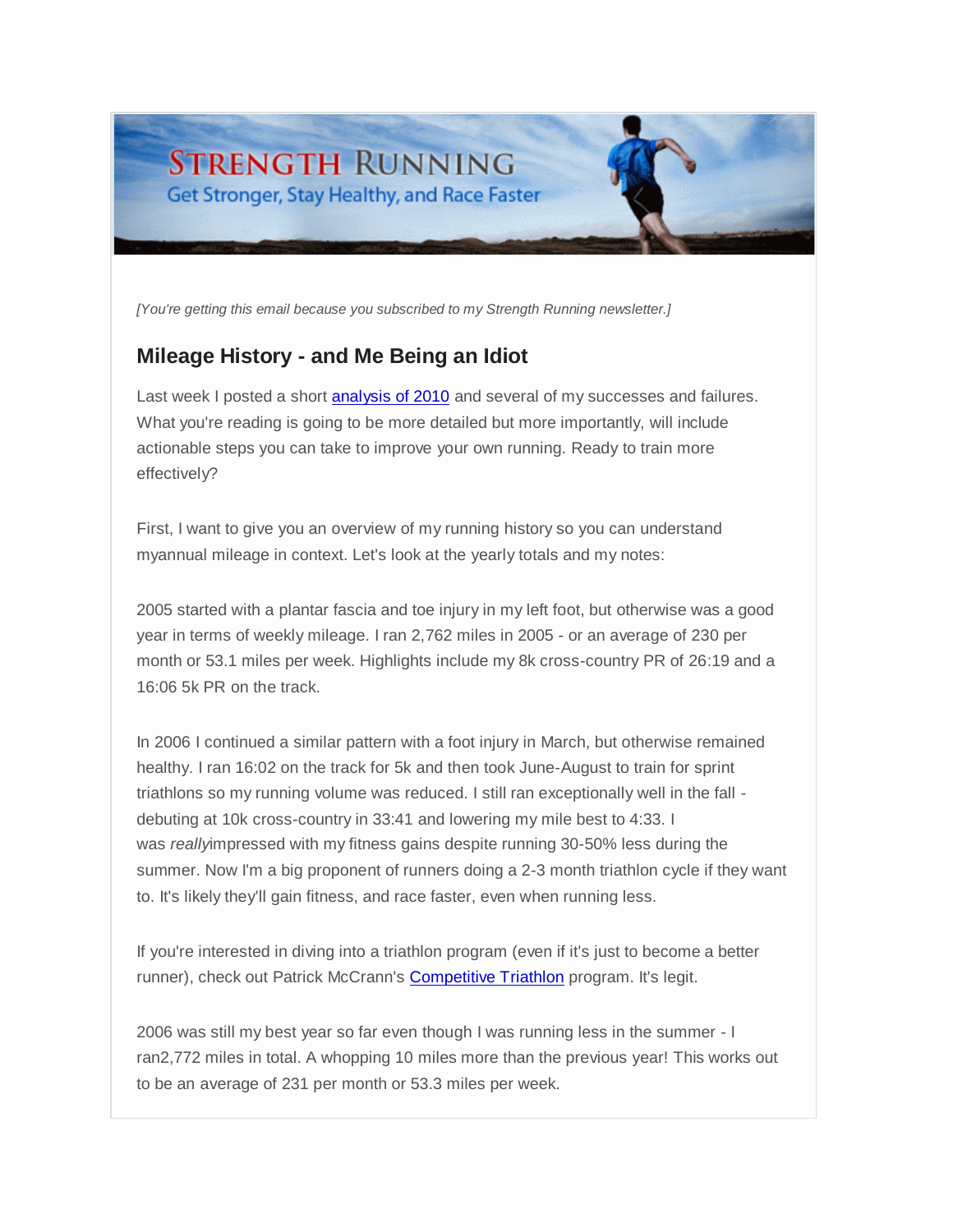I was killing it in 2007 until late summer. In hindsight, I was just working too hard and making silly mistakes. Take this one workout from my training log:

"*1:45 / 15 miles to the MIT track, 2 x mile with 600m run recovery, then ~1.5 mile warmdown. Ran the interval miles in 5:17 and 5:12. Felt fatigued, hot, slightly hung over, felt like death for 2nd mile and warm-down.*"

That's 19 miles in total, with two *very* fast miles at the end in the heat (It was in August) when I was hung over. How stupid was I? **Obvious tip of the day**: don't run an interval long run in the heat when you're hung over. In fact, don't run any challenging workout when you're hung over.

Fast forward 3 weeks: I tweaked my lower back so hard it hurt to walk. I didn't run for 6 weeks, instead opting to gain weight and "look huge." After gaining 16 pounds around my mid-section thanks to a lot of protein shakes, I decided to get my ass in gear and start running again. The rest of the year was low mileage bullshit running as I tried to lose all that weight. I still ran 2,825 miles in 2007 - 235 per month or 54.3 per week - thanks to my monster spring and summer. Here's **a good lesson**: don't give up on your training if you're injured. Extending your time off will only post-pone future fitness gains.

2008 was when my real problems started. I overcame a minor achilles injury in the spring and a weird quadricep pain in the fall to run the New York Marathon in 2:44:38. Unfortunately, my training wasn't the best leading up to the race and I suffered through 6 months of a serious IT Band injury afterward. With only a handful of miles in November and no running in December, I ran 2,639 miles in '08. This is an average of 220 per month or 50.8 miles per week.

That's the injury that changed my life. I decided I wasn't going to get injured anymore. Sure, little things happen, but I was going to avoid 2-6 week lay-offs and massive injuries that cause multi-month interruptions in training. **Consistency is king**. I learned a lot from a ton of research, other coaches, and physical therapists. After a year of solid training, I launched Strength Running to help other runners.

2009 was a building year, as I slowly started running in early May. I didn't run any mileage higher than 50 until mid-September. The total mileage for 2009 was 1,128 - 94 miles per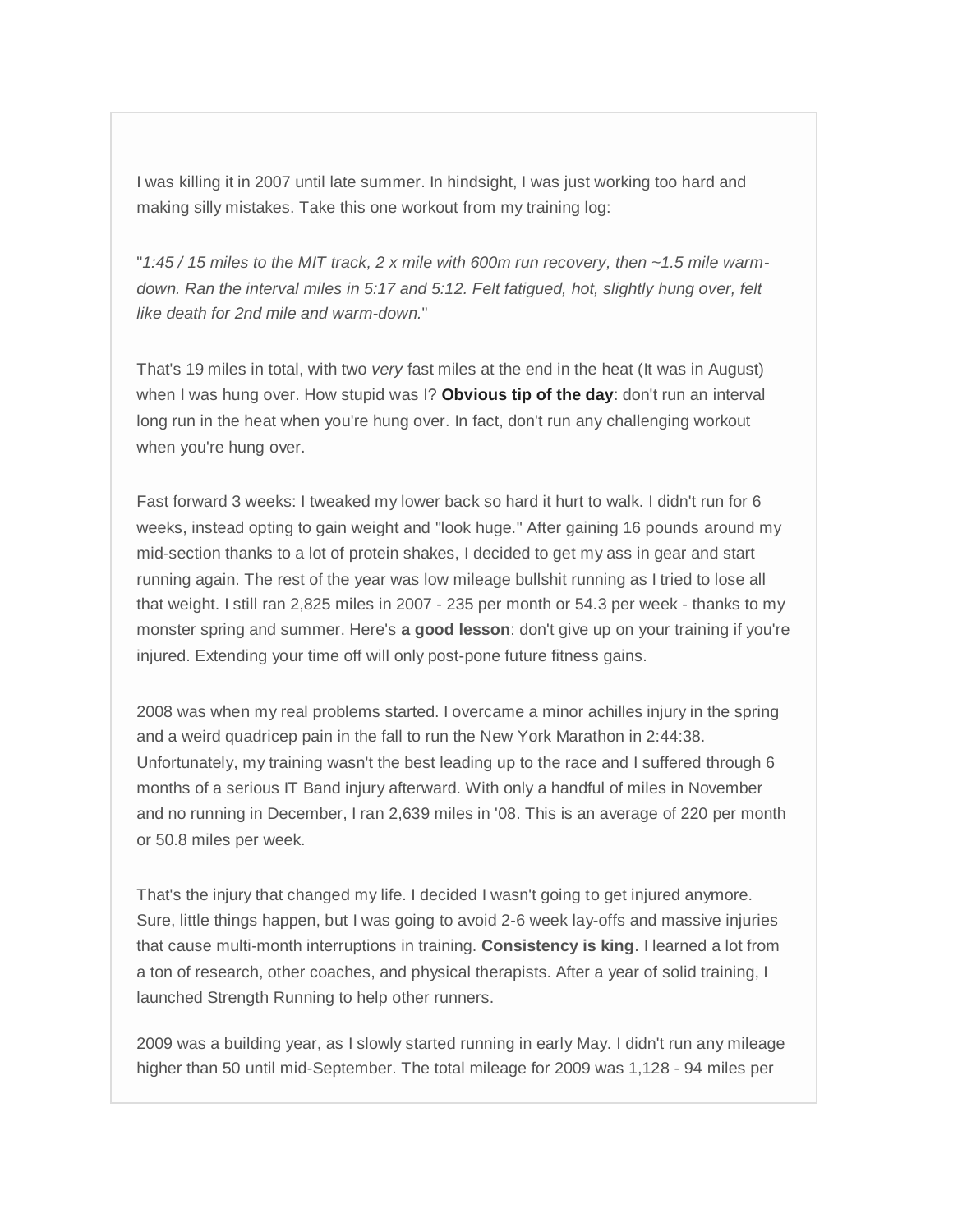month or 21.7 per week.

#### **What Can We Learn from 2010?**

Now you know where I'm coming from - and how frustrated I was at always fighting back problems, achilles issues (those actually go back to 2002), ITB injuries ('08 wasn't the first time - '03 was), and weird quadriceps pain I couldn't figure out. I knew I just needed to run consistently without taking big periods of time off.

During the six months I wasn't running, I went through a period of complacency and thoughts about retirement. But then I snapped out of it and saw physical therapists, spent hundreds on massage, and did a creepy boot camp three days a week at six in the morning. Some things helped, some didn't.

I combined some of their strategies with a lot of my own, thanks to countless hours of research. Since I started running in mid-2009, I haven't had a major injury. I won 4 races in 2010 while running more than I ever have. I'm preparing to dominate my 10 mile PR of 54:50 at the 2011 Cherry Blossom 10 Miler in DC. I want to share with you the two training strategies that I use that can make you more resilient, consistent, and faster.

#### **Hills, Hills, Hills**

One of my favorite workouts that I do 4-5 days every week is running a roller coaster run. These may sound familiar if you've read my workout guide [52 Workouts, 52 Weeks, One](http://strengthrunning.com/2010/12/52-workouts-52-weeks-one-faster-runner/)  [Faster Runner.](http://strengthrunning.com/2010/12/52-workouts-52-weeks-one-faster-runner/) I don't run structured hill workouts that frequently, but almost every day I include a mile or more of climbing during an easy or moderate run.

Hill running is running-specific strength training that's helped me keep my legs strong enough to prevent injury. If you don't have hills in your area, try increasing the incline on a treadmill to 4-6%, finding bridge overpasses (that are safe to run on - and make sure you have ID like [Road ID\)](http://strengthrunning.com/road-id), or doing short sprints that mimic the muscle fiber recruitment of hill running at slower speeds. Not convinced that hills are one of the best training tools you have? [Read up](http://www.runnersworld.com/article/0,7120,s6-238-263-264-7519-0,00.html) on how the Kenyans use them to dominate and the best coaches in the world recommend them.

Since reading Brad Hudson and Matt Fitzgerald's [Run Faster](http://www.amazon.com/gp/product/0767928229?ie=UTF8&tag=strenrunni-20&linkCode=as2&camp=1789&creative=390957&creativeASIN=0767928229) training book, I have implemented [hill sprints](http://naturallyengineered.com/blog/hill-sprints-my-new-favorite-workout/) into my training program. They include many of the same benefits of roller coaster runs, but to a greater extent. They recruit a huge pool of muscle fibers, strengthening your legs like you're doing squats, except it is exceptionally specific to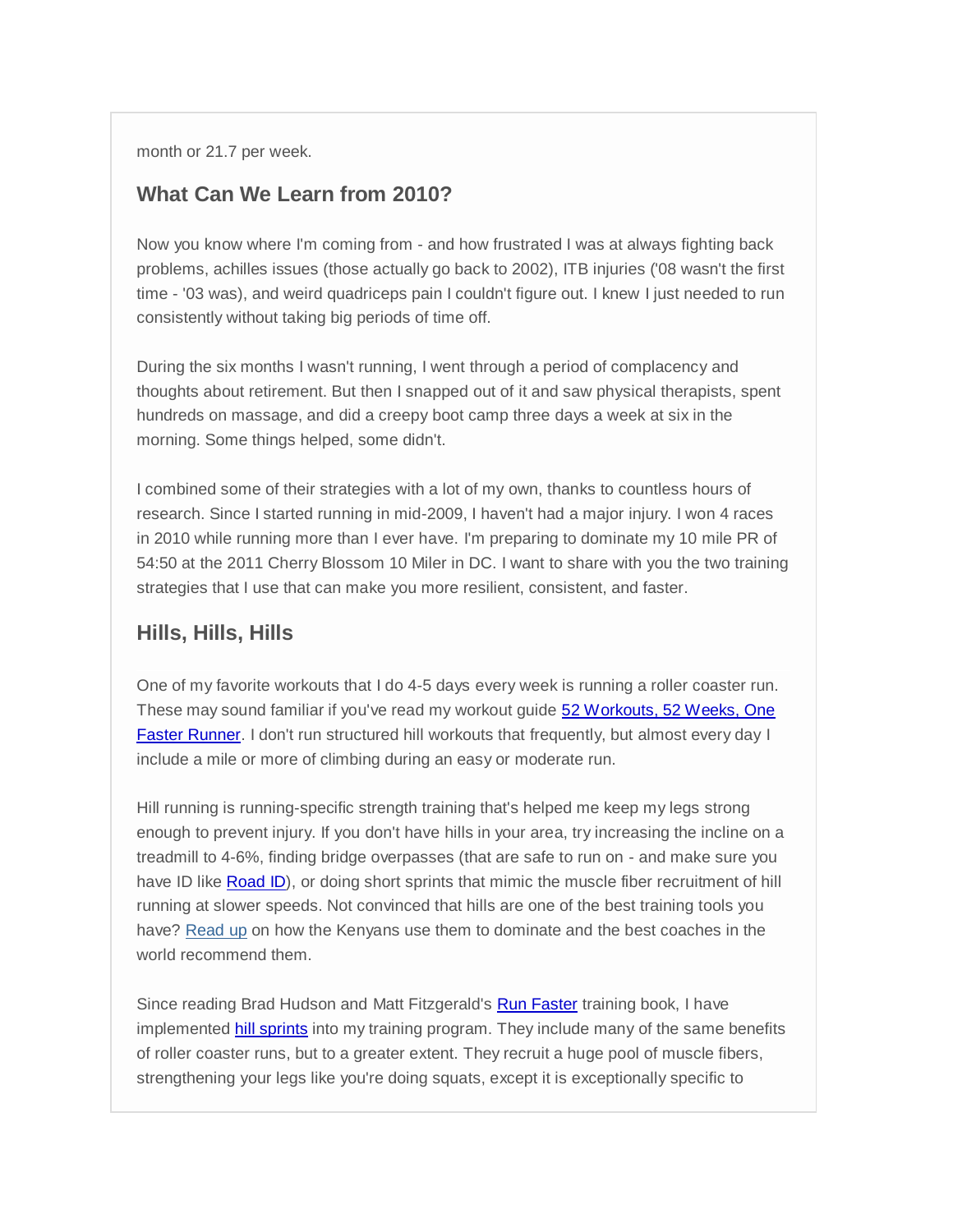running. And specificity is critical.

Start slow with hills because they will put a lot of new stress on your body. Run one roller coaster run per week and include a short hill sprint workout of 2-3 sprints a few days later. Gauge how your body feels and don't be afraid to take a day off or very easy afterward. With anything in running, patience is critical. You can add one sprint rep every week and add another roller coaster run after about a month.

# **Distance Runners Need to Sprint**

Distance runners don't sprint enough! I can't stress this enough. I don't care if you're training for a 10k or a marathon, you need to sprint at least twice a week. It doesn't have to be hard, but it needs to be done.

I started doing more frequent strides, hill sprints, and surges during the end of my runs when I started running after my ITB injury. I'm convinced it has played a big role in my consistent health. Sprinting reinforces good running form because it's hard to run sloppy when you're going at a maximum effort. Like hill sprints, other types of sprint workouts also recruit a large pool of muscle fibers - giving you a larger pool to work with. You'll be more efficient because of better running form and your legs will be stronger. Win!

Besides hill sprints, my two favorite sprint workouts are strides and surges. I think strides are easier so you should start with these. After an easy run, do a ~100m acceleration on your street (or on a well-manicured field, ideally) where you start at a jog and gradually increase to a sprint. Hold that for a few seconds and then gradually slow down to a stop. Take 30 seconds to a full minute of walking recovery in between each one. Start with 2-3 and work up to 6.

Surges are similar to strides except they're done during your run near the end. I like to do them based on time rather than distance and keep the effort more constant. During the last mile or two of an easy run, do 2-4 surges that last from 20-30 seconds. You can run them at 5k or faster pace. Take 30 seconds to a full minute of *active running* in between each surge. Have fun!

## **Core and General Strength**

I'm doing more core routines and general strength workouts than I ever have. And I'm running more. By building a stronger body, you can run more miles without breaking down. And if you can run more (some of it faster), you're going to run faster races. I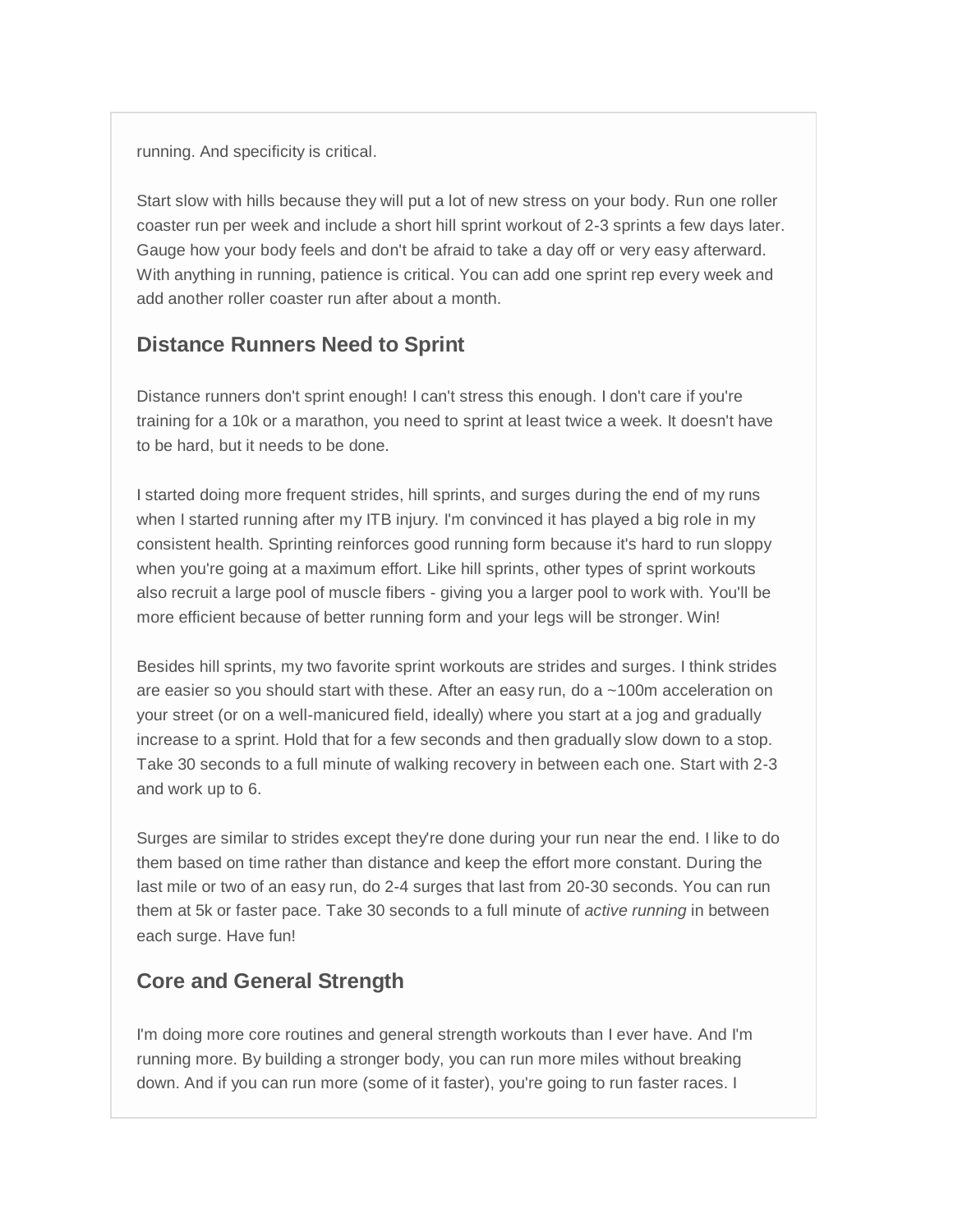recommend doing a core or strength workout 2-3 times every week, with mobility or flexibility exercises 5-6 days every week.

Last month I sent a monster strength guide to my newsletter readers. If you haven't received it because you signed up after that, then reply to this email and I'll forward it.

If that list seems a bit overwhelming or you don't know where to start, I recommend doing body weight exercises in the privacy of your home. The [Rebel Fitness Guide](http://strengthrunning.com/rebel-fitness-guide) can help you get started.

### **I'm Not Perfect - Here's Where I Screwed Up**

Running isn't all flowers and puppies every day for me - don't mistake my success for perfection. There are setbacks. Let's look at my 2010 screw-ups.

I wasn't being consistent with core workouts in March, then I ran a 3k time trial in spikes on the track. I hadn't been wearing spikes so it was a new stress for me. Then I skipped my normal post-run recovery. Then I danced all night at a wedding in dress shoes while drinking. Clearly, I wasn't making the best decisions. The next day I had to cut my run short because my left arch was tight.

**Lesson learned**: realize when you're introducing too many new training stresses into your program and not recovering properly. You can't burn the candle at both ends.

Another moment of idiocy happened last September, when I was doing thirty second sprints on pavement in old spikes. I took the spikes out of the shoes, but the sole was very stiff. Several of the sprints were slightly downhill and I was going at max effort. It felt awkward but I pushed through it, ignoring the fact that I was *awkwardly sprinting in uncomfortable shoes downhill*. Doesn't sound smart does it?

I tweaked my left glute and IT Band that day, but with a very [aggressive treatment plan](http://strengthrunning.com/2010/10/how-to-treat-injuries-healing-itbs-in-five-days/) I beat that small injury in a matter of days. Still, in hindsight I can be a total idiot.

**Lesson learned:** if you're doing something really hard or fast, and it's uncomfortable in a bad way, then stop! You have to live to run another day. You should always be thinking about your training using "the third eye" - meaning, think about it from an outsider's perspective. Would a coach support what you're doing?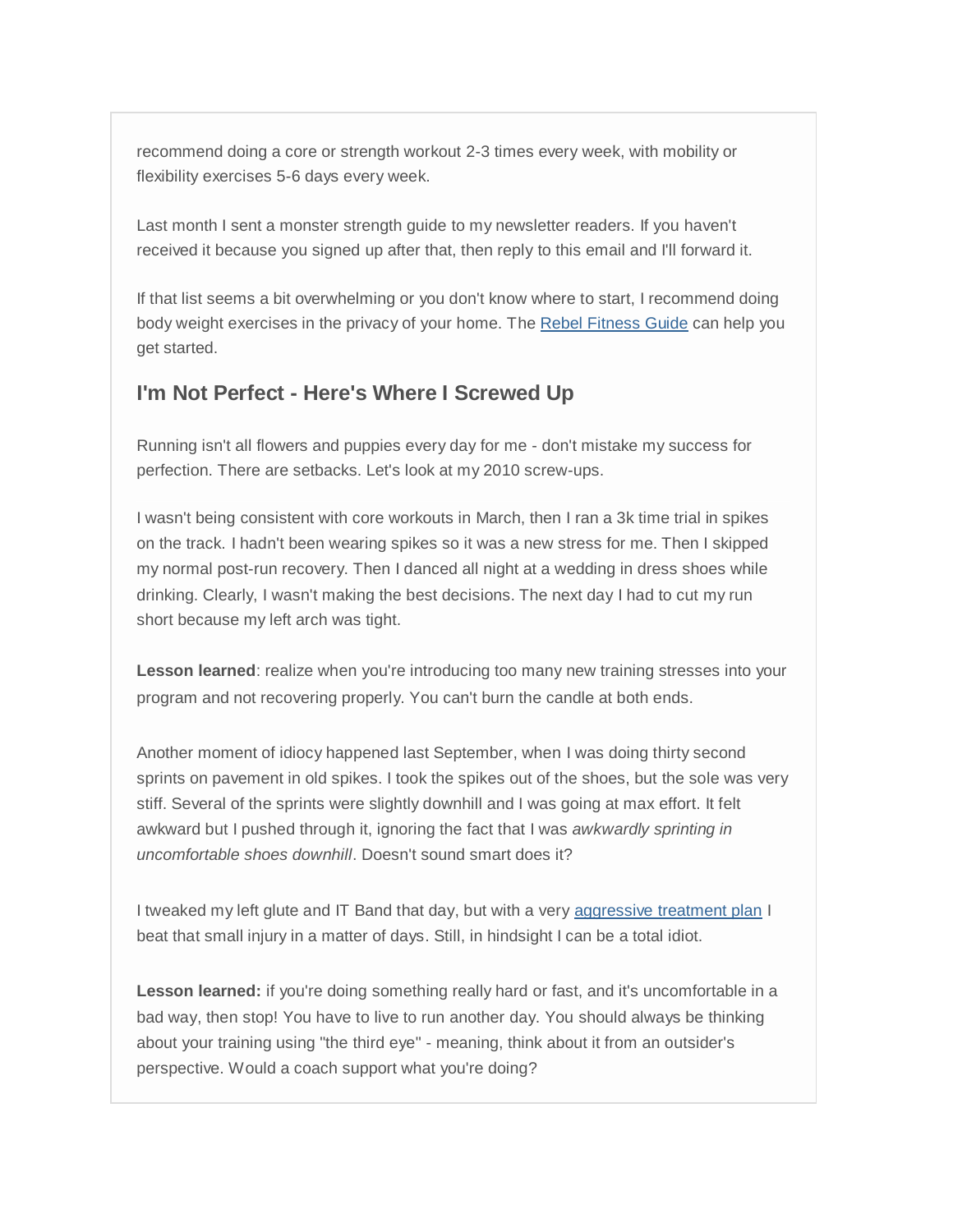If you make these mistakes, don't get down on yourself. Do everything you can to heal: sleep more than usual, cross-train if you can every day, strengthen the weakened area, take ice baths, use a foam roller or golf ball to massage the injured area, and eat as healthy as you can to give your body what it needs to recover. The more perfectly you can execute a recovery plan, the faster you'll get back to training.

#### **2010 Mileage, Goals, And Some Stuff For You**

This past year my total mileage was **3,018 miles** - 252 per month or 58.0 per week. I'm ecstatic I'm back on track and running more than I ever have thanks to making smart decisions and being diligent about core, hills, sprinting, and making better (but not perfect) decisions. I hope you can learn from my story and my mistakes to become a better runner. Use the articles and resources to your advantage.

I hope that 2011 will be a huge year for me. I have a few *very* aggressive goals, maybe too aggressive. But I want to piggyback on 2010 and continue improving. Here's what I want to accomplish this year:

**- Run 3,500 miles in 2011** - a significant jump, but what I need to do to run well in the marathon. I have to average about 67 miles per week. So far, so good!

**- Break 26 minutes in the 8k**, potentially the Shamrock Shuffle in March. This will be tough and is a secondary goal to the Cherry Blossom race.

**- Race 53:30 at the Cherry Blossom 10 Miler** in April. I need to average 5:21 per mile (my PR is 54:50, or 5:29 per mile). I've received a seeded entry, so I'll be in the first corral. **- Have a monster summer/fall training block** for the 2011 Philadelphia Marathon. I want to average 85-90 miles per week for 2-3 months before the race. Yikes.

**- Break 2:40 at the Philadelphia Marathon** - and ideally run 2:37. This is my "A" goal for 2011 and is dependent on some of my other goals.

Maybe I'm crazy, but I know that I can do incredible things if I put my mind to it. I hope you come along for the ride and learn from my successes and failures.

If you've made it this far, congratulations. You're interested in taking your running to new levels in 2011. I am always open for new ideas for Strength Running and how I can help you achieve your goals. If you want me to cover a topic, have an idea for an in-depth guide I can write, or just want my opinion on something you can reply to this email. I read every message.